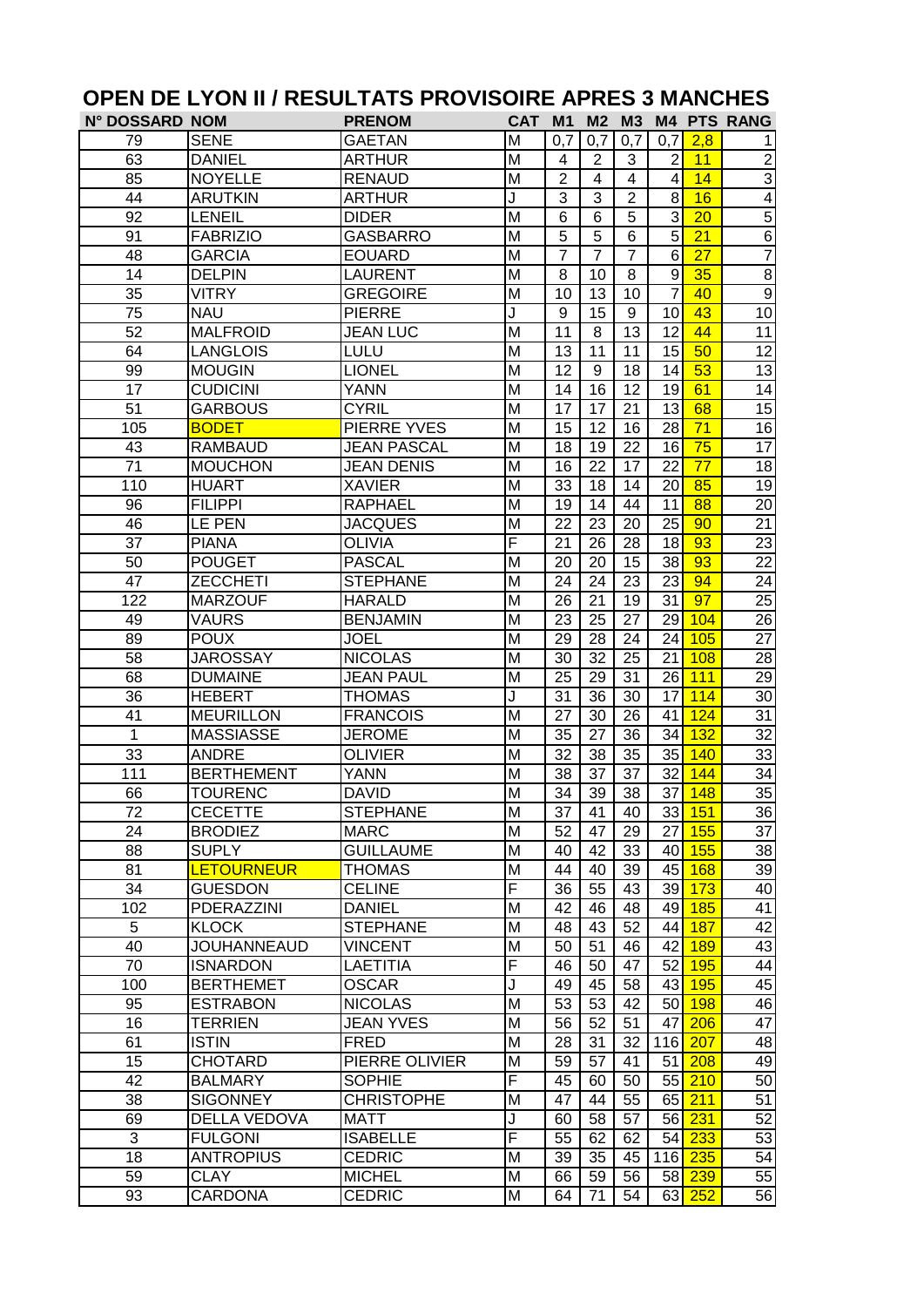| 74               | <b>BELTRAM</b>    | <b>JEROME</b>          | J  | 70              | 34              | 34              |                 | 116 254 | 57              |
|------------------|-------------------|------------------------|----|-----------------|-----------------|-----------------|-----------------|---------|-----------------|
| 114              | <b>MARIE</b>      | <b>NICOLAS</b>         | M  | 75              | 33              | 116             | 30 <sup>°</sup> | 254     | 58              |
| 45               | <b>PENNE</b>      | <b>GREGORY</b>         | M  | 43              | 54              | 49              | 116             | 262     | $\overline{59}$ |
| 19               | <b>MELICHO</b>    | <b>JEAN BAPTISTE</b>   | M  | 71              | 70              | 66              | 61              | 268     | 60              |
| 115              | <b>LASSEGUE</b>   | <b>FRANCOIS</b>        | M  | 57              | 49              | 116             | 46              | 268     | 61              |
| 7                | <b>CASTEJON</b>   | <b>ALAIN</b>           | M  | 68              | 69              | 64              | 70              | 271     | 62              |
| $\overline{39}$  | <b>DANES</b>      | <b>JEAN ACIER</b>      | J  | 69              | 67              | 81              | 59              | 276     | 63              |
| 73               | <b>CHARDEBAS</b>  | <b>YANNICKY</b>        | M  | 78              | 76              | 65              | 64              | 283     | 64              |
| 87               | <b>MELLOUET</b>   | <b>BENOIT</b>          | M  | 58              | 56              | 59              | 116             | 289     | 65              |
| 11               | <b>BOYER</b>      | <b>JEROME</b>          | M  | 73              | 64              | 77              | 76              | 290     | 66              |
| $\overline{123}$ | <b>ISLE</b>       | <b>HELIE</b>           | M  | $\overline{74}$ | $\overline{72}$ | $\overline{82}$ | 62              | 290     | 67              |
| $\overline{22}$  | <b>DAVID</b>      | <b>OPHELIE</b>         | F  | $\overline{82}$ | $\overline{78}$ | 69              | 69              | 298     | 68              |
| 4                | <b>MIRIBEL</b>    | <b>FRANCOIS</b>        | M  | 67              | 66              | 116             | 53              | 302     | 70              |
| 86               | <b>BOURON</b>     | <b>REGIS</b>           | M  | 62              | 88              | 116             | 36              | 302     | 69              |
| 8                | <b>GIRARD</b>     | <b>THOMAS</b>          | M  | 84              | 90              | 61              | 68              | 303     | 71              |
| 116              | <b>JARMASSON</b>  | <b>HUGO</b>            | J  | 63              | 63              | 63              | 116             | 305     | $\overline{72}$ |
| $\overline{2}$   | <b>JACQUES</b>    | <b>ETIENNE</b>         | M  | 65              | 68              | 60              | 116             | 309     | $\overline{73}$ |
| 20               | <b>DARD</b>       | <b>MAXIME</b>          | M  | 83              | 80              | 79              | 72              | 314     | $\overline{74}$ |
| 108              | <b>RUTYNA</b>     | <b>FRANCK</b>          | M  | 87              | 83              | 74              | 73              | 317     | $\overline{75}$ |
| $\overline{12}$  | <b>VINCENNEUX</b> | <b>MATTHIEU</b>        | M  | 77              | 74              | 116             | 60              | 327     | 76              |
| 21               | <b>DARD</b>       | <b>ALEXANDRE</b>       | M  | 90              | 86              | 80              | 75              | 331     | 78              |
| 65               | <b>BOUCHE</b>     | PIERRE MICKAEL         | M  | 51              | 48              | 116             | 116             | 331     | 79              |
| 106              | <b>JALABERT</b>   | <b>MARC</b>            | M  | 72              | 73              | 70              | 116             | 331     | 77              |
| 125              | <b>LEBORGNE</b>   | <b>PATRICK</b>         | M  | 116             | 116             | 53              | 48              | 333     | 80              |
| 107              | <b>CASTEL</b>     | <b>VINCENT</b>         | J  | 76              | 75              | 73              | 116             | 340     | 81              |
| 6                | VENOUX            | LAURENT                | M  | 81              | 81              | 116             | 67              | 345     | $\overline{82}$ |
| 57               | LIER              | <b>SUSANNE</b>         | F  | 54              | 61              | 116             | 116             | 347     | 83              |
| $\overline{53}$  | <b>FLAMENT</b>    | <b>JEROME</b>          | M  | 79              | 82              | 71              | 116             | 348     | 84              |
| 103              | PEDRAZZINI        | <b>CYRIL</b>           | M  | 80              | 77              | 75              | 116             | 348     | 85              |
| 112              | <b>SAUNDERS</b>   | <b>COLIN</b>           | M  | 116             | 116             | 67              | 57              | 356     | 86              |
| 67               | <b>HAGER</b>      | PIERRE EMMANUEL        | M  | 61              | 65              | 116             | 116             | 358     | 87              |
| 76               | <b>LANGLOIS</b>   | <b>JULES</b>           | J  | 85              | 93              | 116             | 66              | 360     | 88              |
| 97               | <b>HUART</b>      | <b>ANNE</b>            | F  | 92              | 84              | 116             | 78              | 370     | 89              |
| 55               | <b>LUC</b>        | <b>CAROLINE</b>        | F  | 88              | 89              | 83              | 116             | 376     | 90              |
| 94               | <b>EDIMAR</b>     | LUQUE                  | F  |                 | 116 116         | 72              | 74              | 378     | 91              |
| 121              | <b>COLUCCI</b>    | <b>ARMANDO</b>         | M  |                 | 116 116         | 76              | 71              | 379     | 92              |
| 113              | <b>URBAN</b>      | ALEXANDRE              | ΙM | 91              | 91              | 84 I            |                 | 116 382 | 93              |
| 80               | <b>DUMAINE</b>    | <b>ELEONORE</b>        | F  |                 | 115 115         | 78              | 77              | 385     | 94              |
| 78               | <b>CHARDEBAS</b>  | <b>LOIS</b>            | J  | 96              | 95              | 116             | 80              | 387     | 95              |
| 62               | <b>DANIEL</b>     | <b>JEAN BAPTISTE</b>   | M  | 41              |                 |                 | 116 116 116     | 389     | 96              |
| 13               | <b>LABAN</b>      | <b>YANNICK</b>         | M  | 86              | 79              | 116             | 116             | 397     | 97              |
| 23               | <b>DAVID</b>      | <b>LILOU</b>           | J  | 94              | 116             | 116             | 79              | 405     | 98              |
| 54               | <b>SIMONAIRE</b>  | <b>LIONEL</b>          | M  | 89              | 85              | 116             | 116             | 406     | 99              |
| 60               | <b>SALAT</b>      | <b>DAVID</b>           | M  | 93              | 87              | 116             | 116             | 412     | 100             |
| 104              | <b>REYES</b>      | <b>RONALD</b>          | M  |                 | 116 116         | 68              | 116             | 416     | 101             |
| 77               | <b>BLANC</b>      | <b>CHRISTOPHE</b>      | M  | 97              | 94              | 116             | 116             | 423     | 103             |
| 84               | <b>ACHARD</b>     | <b>ANNOUCK</b>         | F  | 99              | 92              | 116             | 116             | 423     | 102             |
| 10               | <b>MOUTONNET</b>  | <b>JEAN CHRISTOPHE</b> | M  | 98              |                 | 116 116         | 116             | 446     | 104             |
| $\overline{9}$   | <b>KRAMEL</b>     | <b>ANNE</b>            | F  |                 |                 | 100 116 116     | 116             | 448     | 105             |
| 83               | <b>MELLOUET</b>   | <b>FRANCOIS</b>        | M  | 101             |                 | 116 116         | 116             | 449     | 106             |
| 119              | <b>AGER</b>       | <b>JEAN PHILIPPE</b>   | M  | 102             |                 | 116 116         | 116             | 450     | 107             |
| 120              | AGER              | <b>JOANNE</b>          | F  |                 |                 | 103 116 116     | 116             | 451     | 108             |
| 56               | <b>VASSELIN</b>   | <b>SEVRINE</b>         | F  | 95              |                 | 125 116         | 116             | 452     | 109             |
| 82               | <b>BORETTAZ</b>   | <b>BRIGITTE</b>        | F  |                 |                 |                 | 104 116 116 116 | 452     | 110             |
| 90               | <b>HERISSON</b>   | <b>NOEL</b>            | M  | 105             |                 | 116 116         | 116             | 453     | 111             |